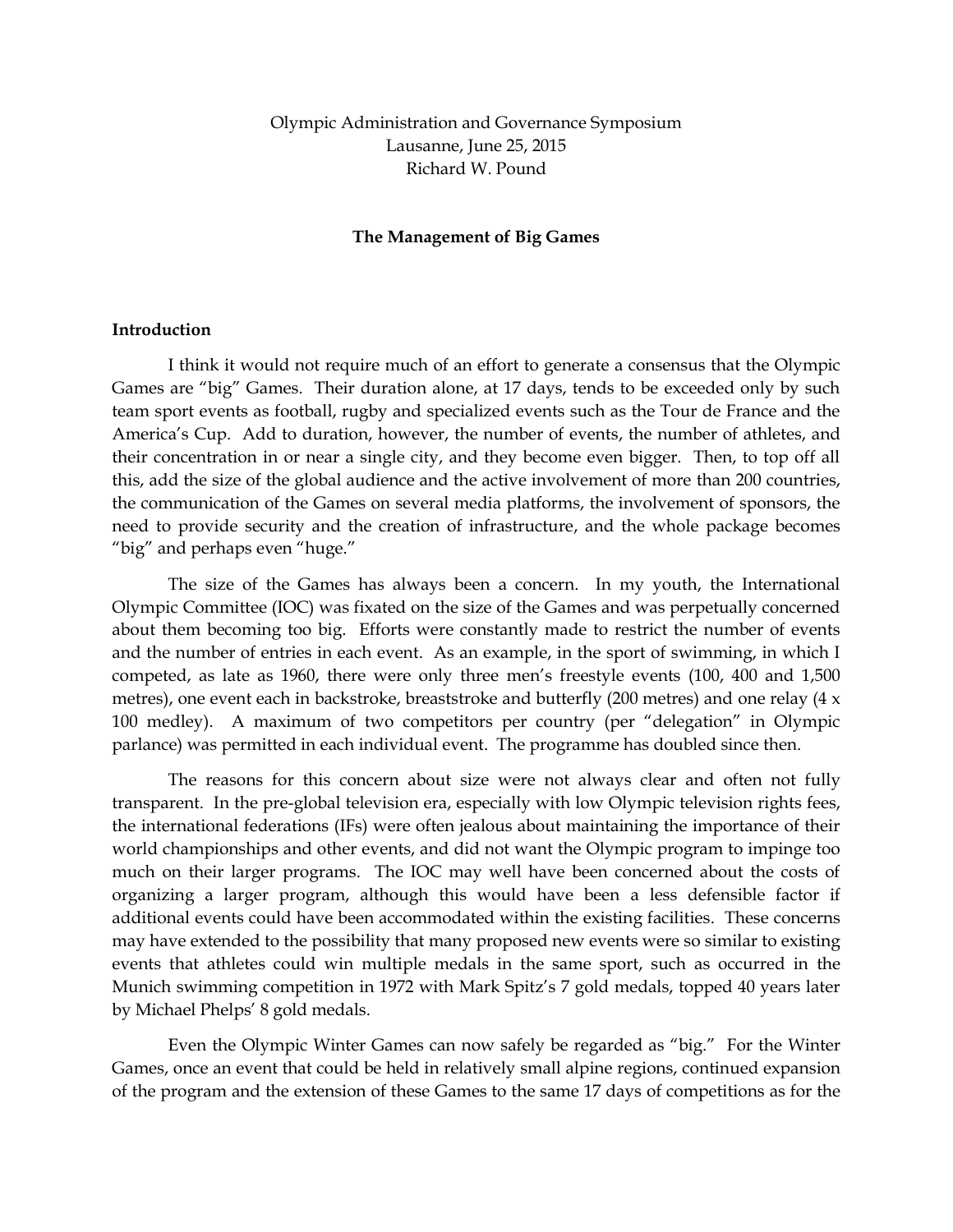2

Summer Games have created a new dynamic. Over and above a dramatically expanded program, more robust participation by women (including in team sports), has led to increasingly larger numbers of athletes. Winter Games host cities have changed, especially since the Albertville and Lillehammer Games of 1992 and 1994, to big-city Games, essentially with excursions to alpine areas for the skiing and biathlon competitions, leaving many of the arena sports to be contested in the larger cities, starting with Nagano in 1998. The upcoming choice of the host city for the 2022 Olympic Winter Games, between Almaty and Beijing, puts this issue in a very clear focus. New events have been added to provide more programming for the full 17 days and several of the new events and disciplines have been added in a conscious effort to encourage the youth of the world to maintain a connection with the Games. In absolute numbers, however, notwithstanding the higher levels of technical support personnel required at Winter Games, they remain a fraction of the size of the Summer Games.

# **The Shift to Big Games**

The paradigm shift toward big Games had already begun during the presidency of Lord Killanin, especially as television rights for the Games began to appreciate, with significant increases for Moscow in 1980 over the 1976 figures (albeit a somewhat stillborn success, given the extensive U.S.-led boycott) and even more for Los Angeles in 1984, a contract executed during Killanin's latter years, but under the protocols of the day, negotiated by the Organizing Committee, not the IOC. Those negotiating protocols were soon changed by his successor, Juan Antonio Samaranch, who realized the importance of television, not only financially, but as the major window on the world for the Olympic Movement. The changes in negotiating responsibilities were bitterly resisted by the Games Organizing Committees (which regarded Olympic television rights as "theirs" and any portion paid to – or extracted by - the IOC as effective appropriation of their property), but the changes occurred nevertheless by stages, first to "joint" negotiations for the 1988 Games, then to negotiations "in consultation with" the Organizing Committees for the 1992 Games and, thereafter, by the IOC alone. To illustrate the dramatic increases, the world television rights for the Summer Games increased in the 20-year period between Montreal in 1976 and Atlanta in 1996 from \$35 million to \$935 million, a figure which has in turn doubled since 1996.

The Samaranch era (1980 – 2001) was one of dramatic expansion in the size and scope of the Games, expansion of the role of the IOC itself, not only in the field of world politics (starting with resolution of the Two Chinas conundrum, moving to the delicate negotiations regarding the DPRK proposal to co-host the 1988 Games awarded to Seoul, finding a solution for the participation of athletes from the former republic of Yugoslavia in 1992, the Commonwealth of Independent States as the former Soviet Union began to unravel, and the reintegration of South Africa into the Olympic Movement), but also within the Olympic Movement itself, as IFs began to depend more and more on IOC-based funding, and in its direct relations with the business world, as the TOP Program was conceived and delivered as an international marketing program.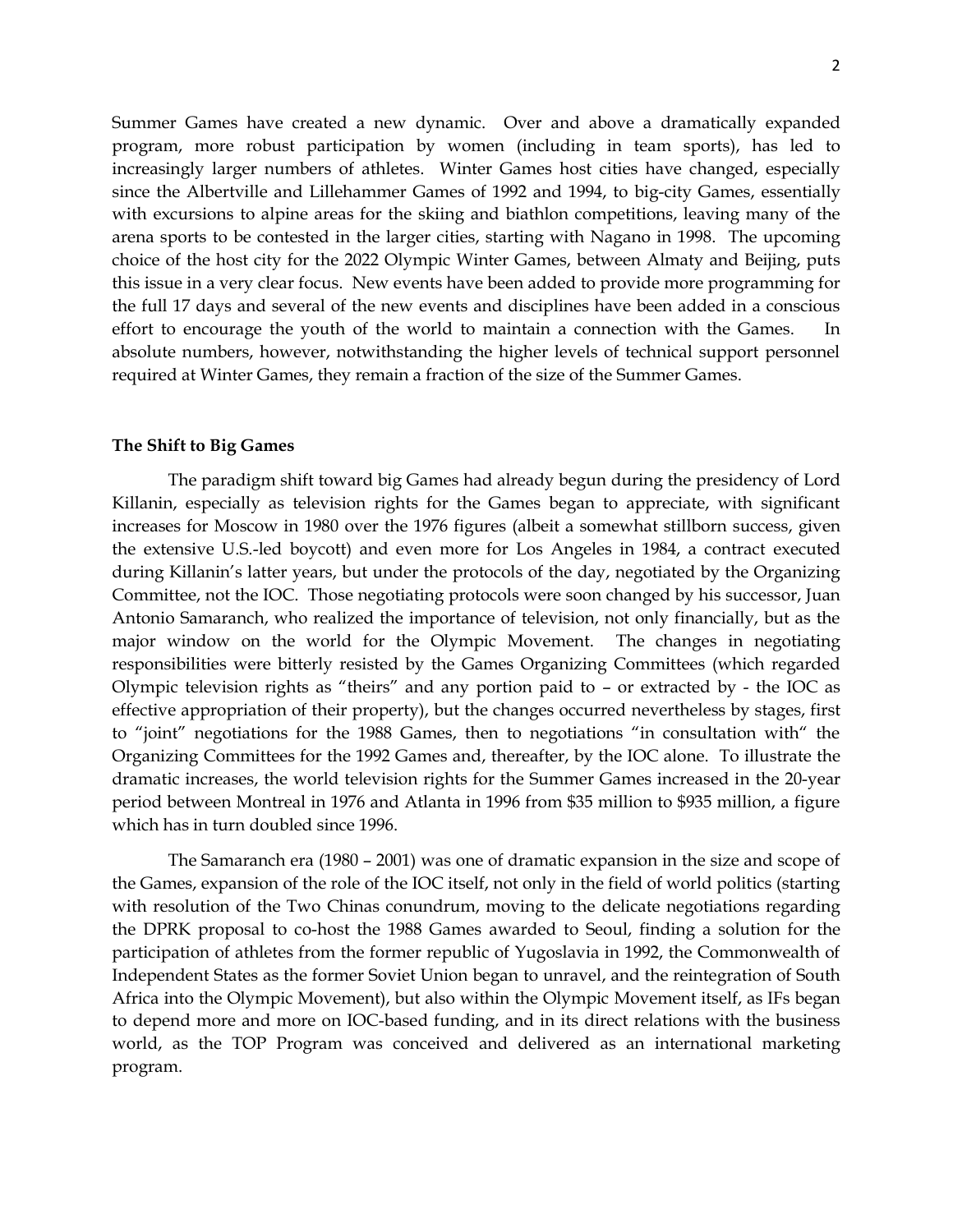IFs regularly overexposed their sports with a plethora of ever-increasingly irrelevant and uninteresting programming, having less and less importance and, therefore, diminished commercial value. The Olympic Games, reflecting the IOC's position of less-is-more, became more and more important, both as to share of mind for the world and as the principal platform for television and other sponsors, on which they could reach audiences of potential consumers measured in billions. This dominance accentuated the growth in size and scope of the Games themselves. The number of sports, disciplines and events continued to grow, as did the number of countries participating in the Games. After the major boycott of the Moscow Games in 1980, there were two lesser boycotts in 1984 and 1988, by the end of which political authorities had learned that the only suffering resulting from their political boycotts was by their own athletes, not the targeted country, and Olympic boycotts are now merely unfortunate footnotes to history.

Distribution formulae regarding television revenues led to increasing pressures from IFs, which believed that the number of spectators was an important factor in the determination of each IF's share of those revenues. The IFs had a marked tendency to demand larger and larger venues, as a basis for requesting that a greater share of the portion of television rights should be allocated to their sport. Pressures of this nature occurred as early as the bidding stages for the Games, since the "opinions" of the IFs were sought by the IOC with respect to the organization of their sports. IFs were not subtle about wanting large facilities and many, if not most, bidding cities were insecure enough to capitulate to the demands. The end result was a number of facilities that may have been filled once, for the finals of a particular event, but never again, and that required to be maintained, subsequent to the Games, at increased costs to the eventual hosts. I will speak of the IOC's solution to this form of conduct later.

One management technique that the IOC discovered early in the process of allocating television revenues among IFs was to fix the global amount available to the IFs collectively, but to require the IFs to agree amongst themselves as to how the money would be divided. There was no upside, and all downside, were the IOC to assume the responsibility of ranking the sports. It was far better to have the collectivity of IFs pleased with the increasing amounts directed at the IFs by the IOC, and to let them fight amongst themselves for the appropriate shares.

#### **Management Challenges for Big Games**

It has often been noted in the media that, generally, the only amateurs left in the Olympic Movement are the Games organizers. Cynical as this may be, there are nevertheless elements of truth in the observation. In almost all cases the organizers are engaged in the preparation and operation of their first and, likely, only Games. The project facing them is huge, complex, daunting, time sensitive and must, in the end, function perfectly. Competitors cannot be asked to re-run the 100 metres or the downhill alpine event because the timing system failed. Athletes and officials must be assured that they will arrive at the competition venues in time for their events. The same is true for spectators. The Games are scheduled to begin at 8:00 p.m. on the specified Friday of the Opening Ceremony – not 8:05 p.m., or the following day.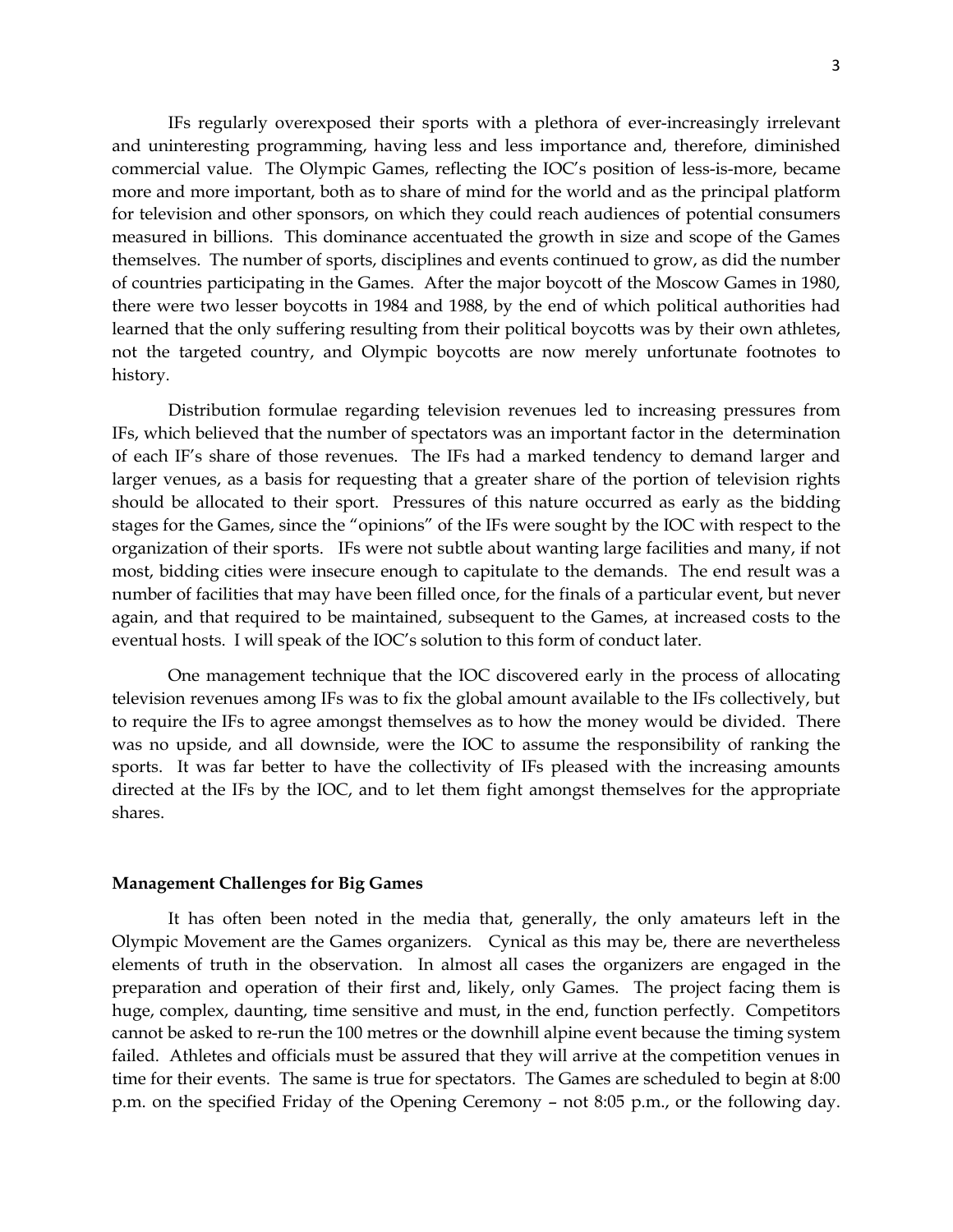The organizing committees (OCOGs) need assistance in identifying all of the necessary elements and setting the appropriate timelines for engagement. What should be accomplished by Opening Ceremony minus 5 years, minus 4 years, minus 3 years, and so on? How can the IOC, as the body which awards the Games, help the management process to ensure that the eventual delivery of the Games will meet the expectations of all stakeholders?

## **Franchise Parallels**

Seen from some perspectives, there are, in the organization of Olympic Games, many factors common to business franchises. In such a model, the IOC, as the franchisor, has certain matters that are important to it and which must be part of each Games: focus on athletes, first class venues to provide the athletes with the best possibilities for their on-field performances, Look of the Games, commercial advertising-free competition venues, suitable working conditions for the media, security and a host of other considerations to be absorbed and dealt with by the OCOG. Because these are common to each edition of the Games, the IOC has built up considerable experience, which it is in a position to share with host cities. There are regular and ongoing contacts between the IOC and the OCOGs for purposes of sharing such knowledge and experience. This will include what to do, as well as what not to do. The flavour of each Games will, of course, differ as a result of the cultural context of the particular host countries, but the basic organizational models will be more or less constant. Outcomes from the sharing of experience include the quality of Games expected by the IOC and the savings of millions of dollars by the OCOGs, which do not have to experiment or head in the direction of potential dead-ends.

# **New Approaches to Olympic Candidacies**

Under the changes adopted in 2014 as part of Olympic Agenda 2020, the sharing of experience will now commence even prior to the designation of host cities, as applicant and candidate cities can explore various scenarios with the IOC, a process that is certainly more flexible and user-friendly than the former system of bidding without the benefit of such discussions. While it is perhaps too early to judge the degree of substantive improvements that will result, the process will inevitably become more of a collaborative search for tailor-made solutions in the different circumstances of each potential host city than a non-negotiable, all-ornothing, bid against a static set of IOC-designed criteria. If there may have been an undue focus prior to Olympic Agenda 2020 on the compactness of Games, there can be a risk of regarding compactness as a disadvantage, compared with geographically expanded Games, that may detract unduly from the philosophical foundation of unity of time and pace as a hallmark of Olympic Games. If the only "togetherness" of the Games occurs in broadcasting control rooms, the essential specialness of the Games could be lost. Few would wish the Olympic Games to shrink to the level of the made-for-television Goodwill Games.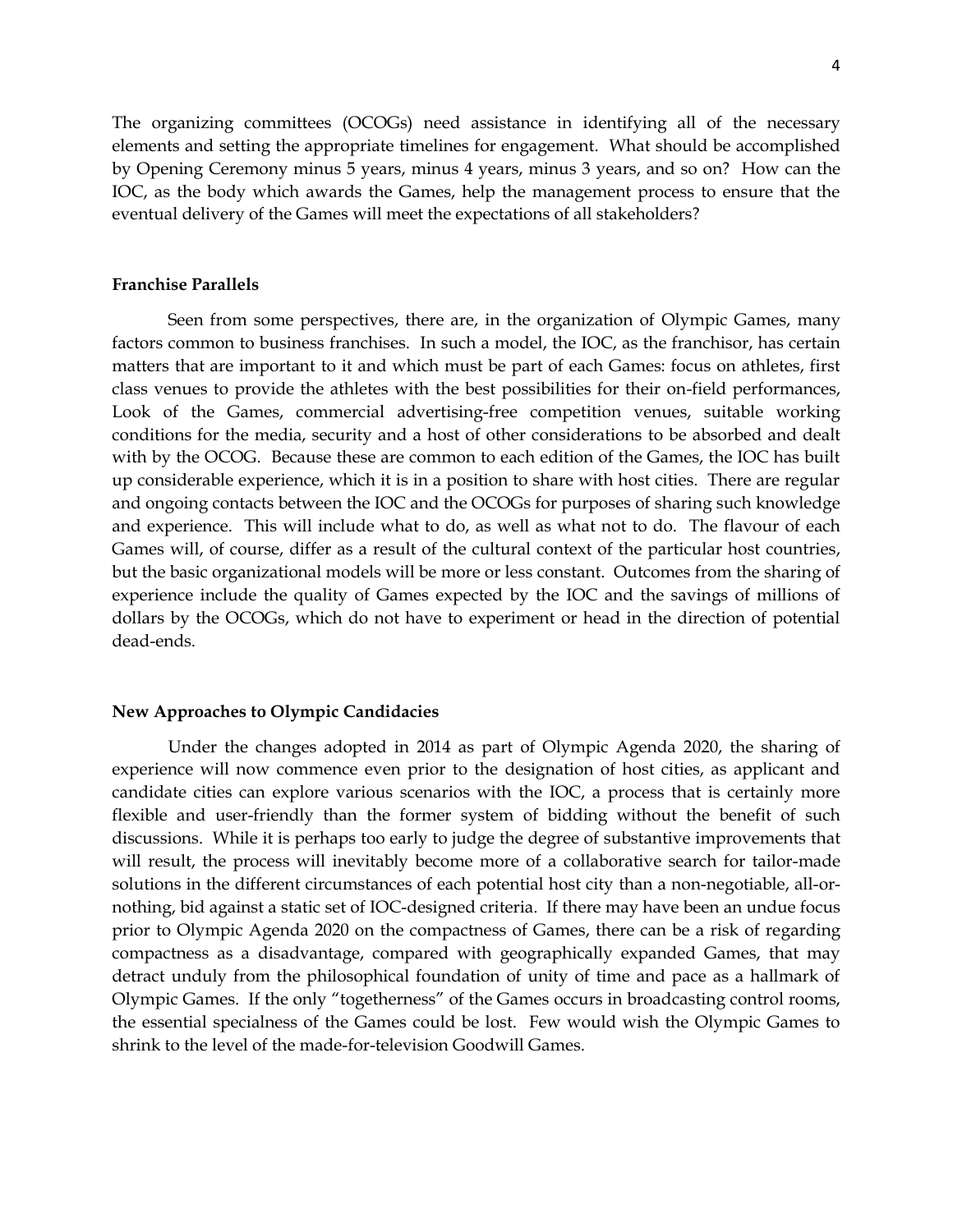#### **Avoiding the White Elephants**

One aspect of the management of big Games is to ensure that they do not become too big, particularly with respect to the construction of sports facilities, often, as noted above, under the pressure of IFs seeking larger shares of television revenues. The IOC constantly urges candidate cities not to construct facilities that will have no after-use once the Games have finished. A dozen or so years ago, I chaired a Commission for the Study of the Olympic Games, the object of which was to find means of reducing both the costs of the Games and the complexity of their organization. Our report was approved by the IOC Session in 2003 and contained suggestions that could easily result in tens, even hundreds, of millions of dollars of reduced costs for the host cities. Much of the difficulties leading to excess costs had tended to arise from the existence of several "silos" within the OCOGs, each concerned only with its own part of the Games puzzle, and not with the overall or integrated challenge of organizing the best possible Games. Ticketing did not speak to transportation, marketing did not speak with the sports department, protocol did not speak with venue management; NOC concerns were not shared with those responsible for IF relations. The list was all but endless.

## **Creating Coordination Commissions**

The first small step in trying to establish a focus on the big picture began in relation to the 1996 Gamers in Atlanta. Prior to those Games, there were separate Commissions or working groups, one from the IOC, one from the IFs and one from the NOCs, each of which dealt with the OCOGs for purposes of ensuring that their needs in relation to the Games were properly fulfilled. This process multiplied the demands on the time and attention of the OCOG and reinforced the silo mentality within the OCOG. The change adopted with respect to the Atlanta Games was to have a single Coordination Commission, which included representation of the IOC, the IFs, the NOCs, Olympic athletes and some outside experts. Conceptually, it was a major improvement, which permitted all of the Olympic stakeholders to bring their concerns forward and which gave each stakeholder a much better appreciation of the needs of the others, as well as the complexities of Games organization.

Its initial effectiveness was somewhat limited by the fact that the Coordination Commission had no power to make any decisions. It could only suggest or recommend and the Atlanta OCOG was highly resistant to outside advice. I was the Chairman of that Coordination Commission and, following the Games, made a number of recommendations to the IOC for future Commissions, including the authority to require the OCOG to implement any necessary changes regarding its preparations. Any major disputes could be settled by the IOC Executive Board. These improvements have greatly enhanced the ability of the IOC to monitor progress and to identify possible problem areas before they become significant. If there is a residual shortcoming, it is that current Coordination Commissions have a tendency to be more diffident than is necessary and OCOGs know, based on the experience of other OCOGs, that the Commissions will seldom insist on measures that the OCOG resists.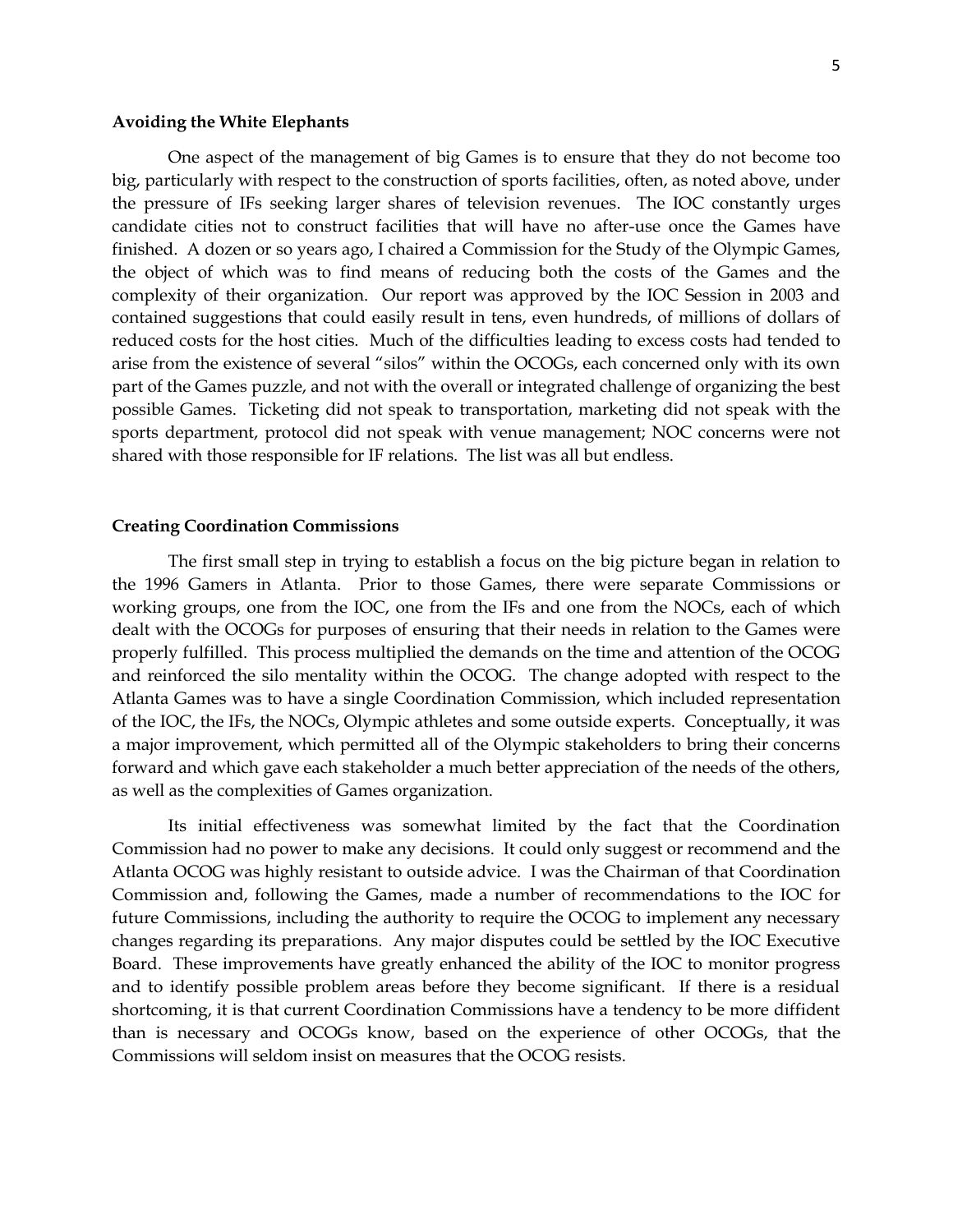#### **Managing the Competitions**

Management of the Olympic sports competitions falls essentially within the competence of the IFs, who assume the responsibility for management of their particular sports. Looked at, one-by-one, each IF has many years of experience in the organization of high performance competitions and the Olympic competitions are, for them, simply another competition. The Olympic Games provide an opportunity for officials in the host country to gain additional high level experience that might not otherwise have been otherwise.

The various IFs determine how athletes and teams may qualify for the Games (qualification competitions and minimum performance standards) and the particular format of the Olympic competitions so that all Olympic events can fit within the period of the Games. The IOC eventually moved off its initial philosophy that restricted Olympic eligibility to "amateur" athletes and now accepts for purposes of Games participation, all athletes who are eligible to participate in world championships under the jurisdiction of the IF. There can be occasional difficulties in moving from established leagues and other competitions in which the nationality of competitors is not a factor (e.g., football, ice hockey, tennis, etc.) to the selection of national teams for purposes of the Games, as well as occasional static resulting from NOC selection of athletes that may follow a different ranking from those established by the IF.

There is a constant tendency for the number of athletes at the Games to increase and, if there is a major existing management concern, this must be identified as one of the most acute. In recent years, the IOC-determined maximum number of athletes has often been exceeded. The expansion of the women's sport program will undoubtedly continue and it will be difficult to attempt to justify restricted classes, weights and other impediments to full participation by women. It is too soon to gauge the impact of the Olympic Agenda 2020 change of the Olympic program from a sport-based to an event-based calculation. It may be that the IOC will have to work with some IFs to see whether the number of athletes involved, as well as the organizational costs and security concerns of events that take place outside the Olympic "bubble" might lead to discontinuance of some events and a reduction of the number of Olympic athletes. It may also be necessary to establish firm quotas for sports, both as to the maximum number of athletes and as to the maximum number of events in the sport.

From a management perspective, these are perfectly feasible solutions, however difficult it may be, from a sports-political perspective, to achieve them. Host cities and OCOGs might well welcome certain of the possible alternatives.

# **Managing the Olympic Revenues**

As the Games become larger and more complex, it becomes increasingly important to manage the financial resources involved. Apart from the efforts described earlier to discourage host cities from building unnecessarily large facilities and permanent facilities that will have no legacy value or after-use once the Games have finished, the IOC is not in a position to manage expenditure and infrastructure in the host country. On the other hand, its growing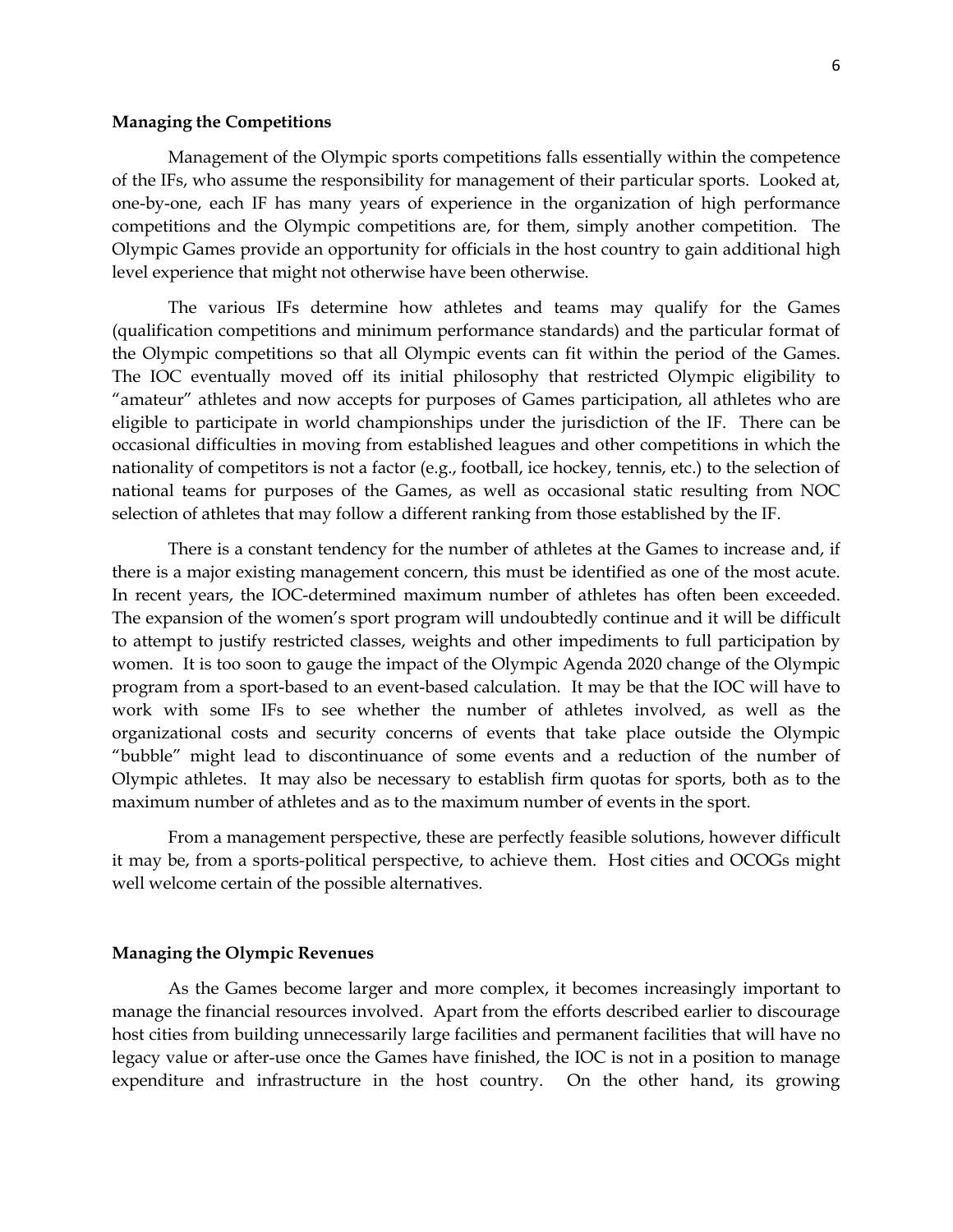responsibility to its own stakeholders and to the OCOGs requires careful management of Olympic-related financial resources.

First and foremost are the television revenues, now negotiated, as already indicated, by the IOC. These revenues are shared with the OCOGs, the IFs and the NOCs, the latter through the IOC program of Olympic Solidarity, the resources of which are allocated on a continental basis. "Television revenues" has become something of a dated misnomer, since the audiovisual signals of the Games are now distributed across a number of technological platforms, including classic free-to-air television, cable, mobile and hand-held devices. While the distribution models for such interactive devices have been successfully achieved, some of the revenue models are still works in progress, as the world adapts to the new communications realities. The main management objective for the IOC is to occupy the field. The revenue models are regarded as less important than making the Olympics available to the broadest possible global audience.

Next in importance is sponsorship. This field was originally taken up by the IOC to counterbalance its almost total previous reliance on television revenues. A secondary aspect of marketing soon became the sharing of such revenues, through the international marketing program named TOP – The Olympic Program. The most innovative features of TOP included combining the marketing rights from the OCOGs, the NOCs and the IOC into a single one-stopshopping package, the limitation of the TOP program to a restricted number of international product and service categories, and the ability to ensure that even those NOCs where markets are undeveloped could share in the revenues of the program. Efforts were made to attract the IFs to the program, but they were unwilling to contribute any marketing rights, so the program proceeded without their involvement. Management challenges for the IOC included ensuring that sponsors understood the nature of the rights granted and how best to promote their association with the Olympic Movement, protection of the rights granted to sponsors, division of the revenues from the program, and the need to ensure that the Olympic parties delivered value to the sponsors. Within the Olympic Movement, managing the fact that the program was based on the commercial values of the respective economies, as opposed to success on the field of play was particularly challenging, especially since the program began before the emergence of the BRIC countries as major economies. Early versions of the program involved the use of marketing agencies, first, ISL, an independent agency, and later Meridian Management, owned by the IOC, but eventually, the IOC took the whole program in-house. Sponsors have, generally, been quite loyal to the program, which speaks to its perceived value, and those who have left have tended to do so in response to dramatic changes in their businesses (e.g., Kodak, Xerox, IBM) or ownership (e.g., John Hancock).

#### **Managing Working Conditions for the Media**

The vast majority of people who experience an Olympic Games do so through television and other media, both electronic and written. This means that, in addition to making the Olympic experience as enjoyable as possible for ticket purchasers, the IOC has to ensure that the media are provided with the necessary working conditions to enable them to do their jobs.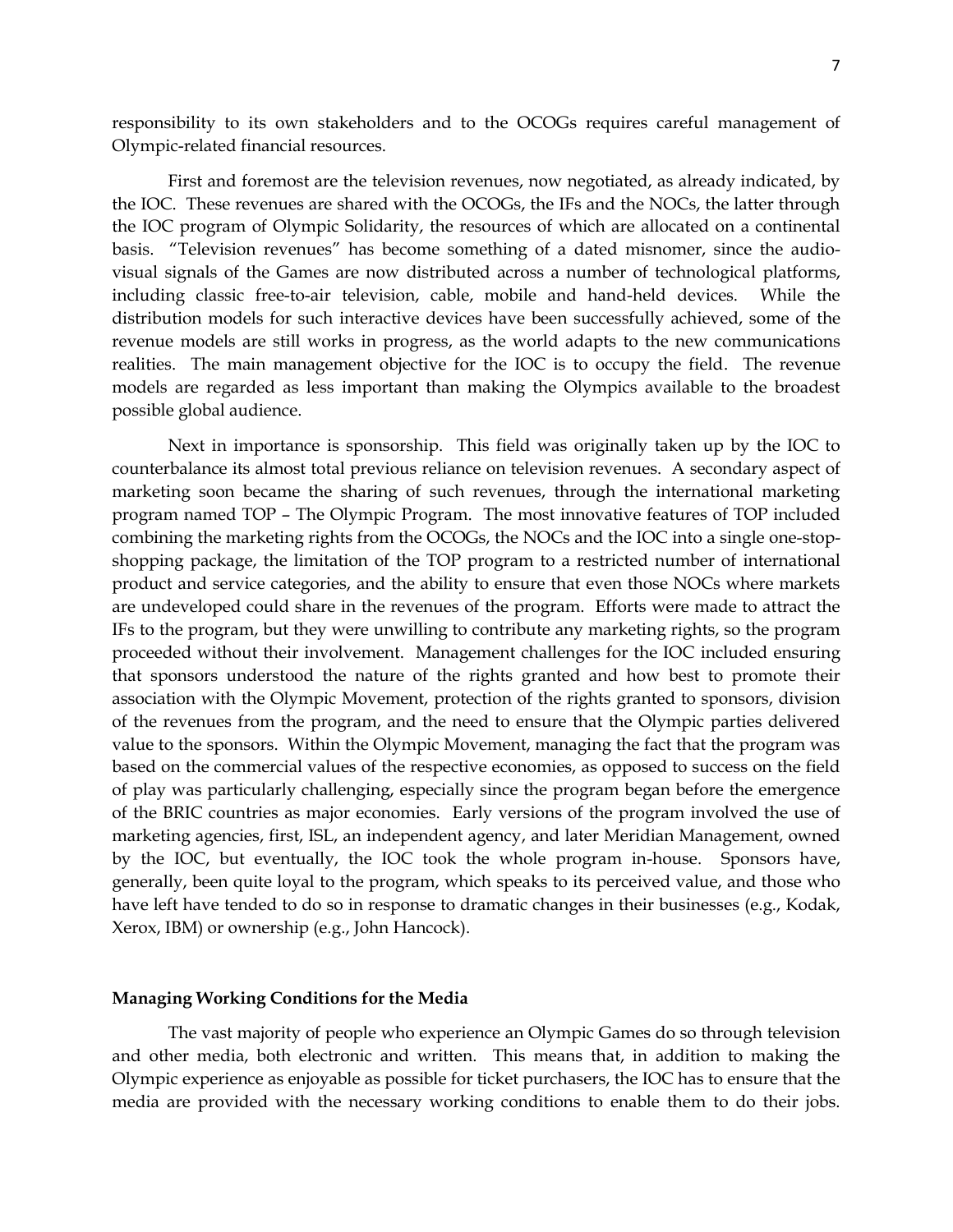OCOGs are expected to provide media centres for that purpose – for the press agencies and journalists from the many countries whose athletes will be participating in the Games. These centres must enable journalists to connect into the results systems, the audio-visual transmissions and to be able to transmit their own coverage as efficiently as possible. Interview facilities and press conference rooms must be available and schedulable. The international agencies are easily identifiable and generally experienced. Journalists from around the world are far more difficult to accredit and to manage. Experience has shown that it is usually best to leave identification of the best journalists in each country to the country (normally through the NOC), to avoid "tourist" journalists.

#### **Managing the Value of Broadcast Rights**

Until the 2010 Olympic Winter Games in Vancouver, one of the principal challenges for each OCOG was to provide an International Broadcast Centre, as well as a host broadcast function, charged with delivering top-level basic coverage of each heat, game, final and ceremony, which could be used by the rights-holding broadcasters, to provide the necessary context for their unilateral coverages. The stakes were enormous, given the massive rights fees paid by broadcasters and obligations they assumed with their advertisers. This presented a major management issue for the IOC, especially given its desire to ensure that billions of viewers would see first class coverage of the Games, plus its commitment in principle to move the hosting of the Games to many countries around the world.

The combination of those factors led to the creation of Olympic Broadcasting Services (OBS), a company beneficially owned by the IOC, whose mandate is to relieve the OCOGs from the responsibility of producing the basic coverage of the Games, and to produce that coverage itself, making it available to the various rights-holding broadcasters. The IOC realized that it was unrealistic to expect that each host country would have the sophisticated broadcast infrastructure and experience to deliver the high quality production anticipated by broadcasters, audiences and sponsors. The solution, to protect the value of the Games, was for the IOC to ensure that it delivered the "product" itself, through OBS. This has been a very successful undertaking, with the Games in Vancouver, London and Sochi broadcast to everyone's satisfaction, especially to the satisfaction of the rights-holders. The quality of OBS's work is so high that rights-holding broadcasters can rely on it to an increasing extent, which translates into lower production costs for them. Many technical aspects, such as editing, sound mixing, commentating can even be done in the broadcasters' home studios, thus saving on transportation, accommodation, import and export complications regarding equipment brought into the host country, and duplication of existing facilities.

## **Managing Reputational Risks**

Management of reputational risks associated with mega events has assumed greater share of mind in recent years. The IOC had its problems in this area in relation to the selection of Salt Lake City as the host of the 2002 Olympic Winter Games. While nothing criminal was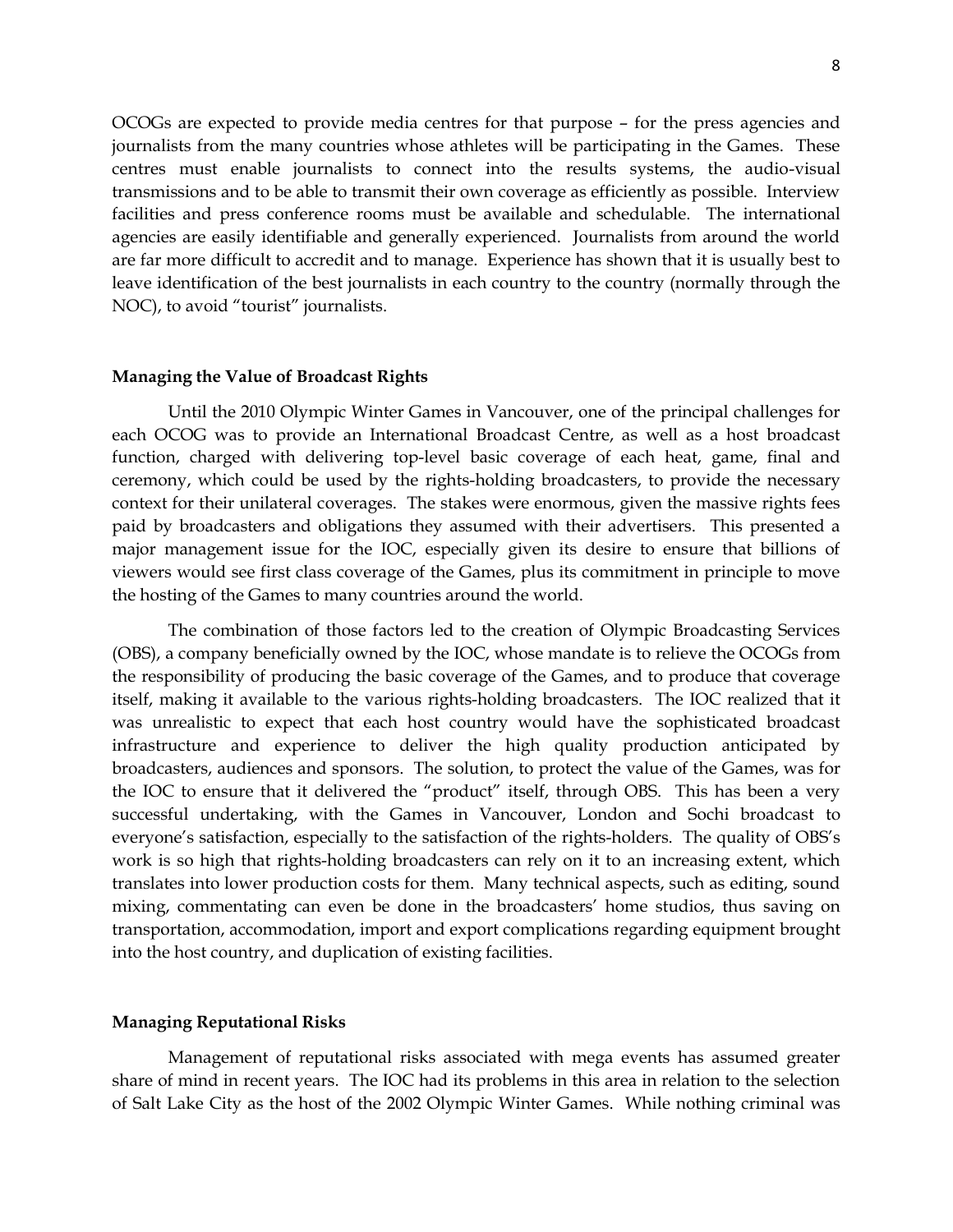ever alleged with respect to IOC members, it was clear that several had acted unacceptably and the reputation of the IOC was seriously compromised. The IOC acted quickly to accept its responsibility, expelled or forced the resignation of several members, cancelled visits by members to candidate cities, adopted a Code of Ethics, established an Ethics Commission with a majority of outside members, opened its Sessions to the media and the public, published audited financial statements, adopted term limits for members, introduced the concept of active Olympic athletes as IOC members and instituted a screening process for new members. The IOC, after the initial period of difficulty, is now seen as an example of an international organization operating with best practices of governance.

A far more serious governance problem can now be seen in relation to conduct within FIFA. The actions that have been alleged in legal proceedings to date are not simply limited to conduct that may impinge on the reputation of FIFA, but extend to criminal actions, including bribery corruption and money laundering. Thus far, the organization has shown no signs of being able to deal constructively with the situation and the recently-announced resignation of its president, only days after his re-election, can only de-stabilize matters even further. Among other concerns, the awarding of its World Cup may appear to have been seriously compromised, to the point that many are speculating that changes to decisions already taken may be required. At the very least, significant changes in governance will be essential.

A parallel comparison, at least to date, would be that FIFA is the Exxon Valdez compared with the IOC's Tylenol response to the crisis.

## **Management of a Changing Sport Environment**

An emerging management problem for the IOC in relation to Big Games comes from changes in the way that sports events (and many other aspects of modern society) are perceived by the viewing public. Sport organizations are notorious for being change-adverse. What may be fascinating for the small minority of those who practice a sport can be incomprehensible to a non-expert spectator. Games and matches often take far longer to finish than most spectators are willing to absorb. Dependence on television and other electronic media requires that events begin when scheduled and finish within the broadcast period allocated to the event. Perhaps the greatest risk is that audiences find the event to be boring, with the result that they do not even bother to watch it. That can become the death-knell to a sport that depends on paying audiences, whether as seat-warming, paying, spectators or television viewers willing to pay somewhat extra for the goods or services of a presenting sponsor in order to watch. The metrics for measurement are available and the market-driven outcomes can be brutal. Sports are driven to making their events more comprehensible, exciting and shorter in duration.

An international rugby tournament or championship may take a month to complete. Cricket matches can last for days. Triathlon can require the better part of an entire day. Sailing is all but impossible for a non-sailor to understand and is often inaccessible. Archery, with dozens of archers shooting at target butts is devoid of interest. Modern pentathlon, a sort of mutual fund of different sports, took forever to unfold and required crowds to move to a series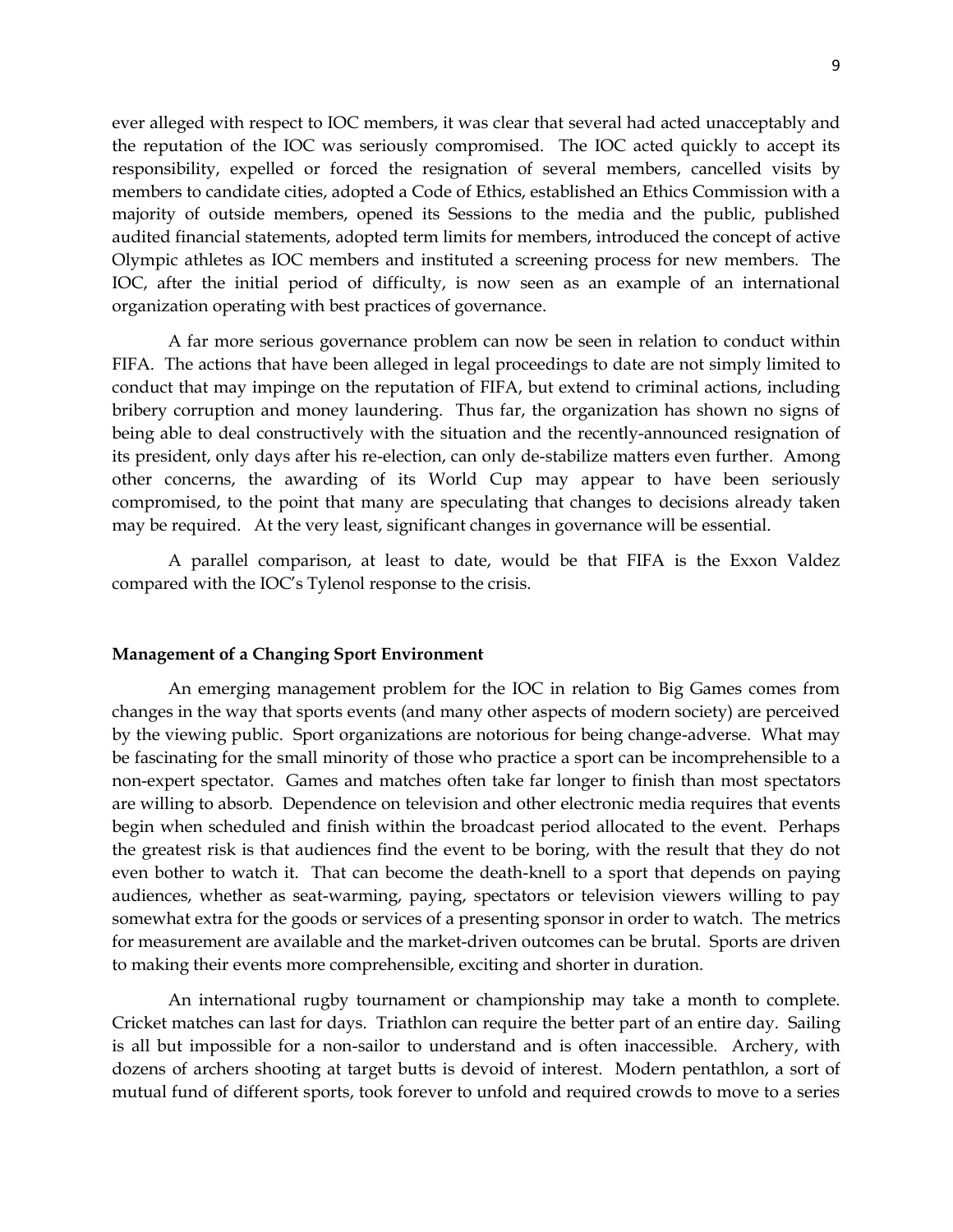of discrete venues. Consider some responses to the indisputable loss of audience. Rugby has developed rugby sevens, a discipline that is fast-moving, exciting and short. Matches can be scheduled at 30-minute intervals. The IOC has added the discipline to the Games of 2016 and 2020. It is likely to prove immensely popular, as well as to open up medal possibilities for a number of small countries that might not otherwise expect such results. Sailing has responded by removing some of the big, expensive, classes in favour of board surfing and Laser boats and now tries to have at least some events where they can be watched from shore. This is not always possible, but it reflects a change of attitude within a sport that was normally considered as somewhat aristocratic. Modern pentathlon has drastically reduced its requirements and can now run its entire program in a single day. Triathlon has developed an Olympic version of its traditional event, which can be completed in approximately 2 hours. Cricket has a limited overs format, which does not last for days. Archery has a *mano-à-mano* format that is exciting and entertaining, as well as subject to time limitations for each contest. All sports need to be alert to the new society and the challenges that can have severe adverse impacts on them. Wrapping a sport in the cloak of tradition may turn the cloak into a shroud.

For the IOC, the management issue is to ensure that sports at risk, particularly Olympic risk, both understand that there is risk and that those who fail or refuse to evolve may disappear from the Olympic program. It is committed to review the outcomes after each Olympic Games, although such review has been rather perfunctory thus far and it has been taken hostage by the IFs, who have declared that some 25 sports (on the Summer Games program) are "core" sports – a declaration that is manifestly wrong. One hopes that the IOC, under new leadership, will make a more vigorous appraisal of the Olympic program. After all, the IOC depends on a full program of sports that are visually appealing and suited to the electronic age. It was interesting, when the IOC undertook its first formal review of the Olympic program in 2005, following the Athens Games of 2004, in which the IOC members voted, sport by sport, on whether the sport should remain on the Olympic program, the IFs petitioned that the results should be kept secret and not be made public. Each IF was allowed to know, privately, how many votes it received, but the public and even the IOC members who voted, were not permitted to know the results (other than that baseball and softball were eliminated). The reason was that the IFs did not want anyone, especially perhaps their sponsors, to know how close they may have come to elimination. I suspect there might have been many surprises on the part of sports which confidently declared themselves to be "core" sports.

Its other management issue in this area is to continue to encourage the introduction of new events that may relate better to a younger audience. This should not amount to complete capitulation to the flavour of the month and transient interests of youth, but a recognition that someone who relates to the Olympics at an early age is more likely to continue that attachment in later years and that it is easier to maintain an existing connection than to try to make a new one. Half-pipe, arials, snowboard cross and trampoline are examples of this. It will always be an empirical exercise and a continual work in progress, but it is worthy of attention, study and analysis.